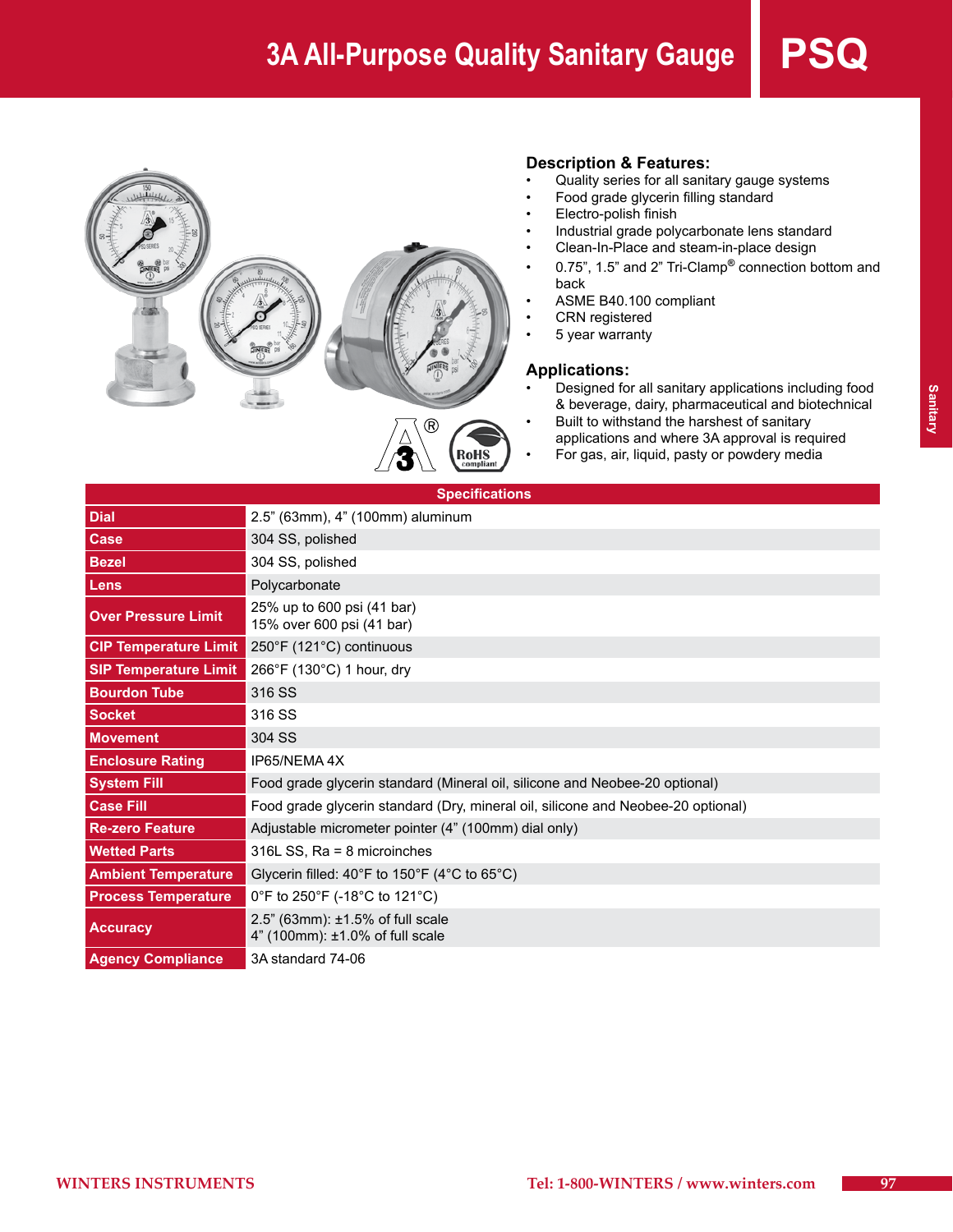| <b>Dial Size</b>                | $2.5"$ (63mm) |                  |               |                  |               |                  | 4" (100mm)    |                  |               |                  |
|---------------------------------|---------------|------------------|---------------|------------------|---------------|------------------|---------------|------------------|---------------|------------------|
| Tri-Clamp®<br><b>Connection</b> | 0.75"         | 0.75"            | 1.5"          | 1.5"             | 2"            | 2"               | 1.5"          | 1.5"             | 2"            | 2"               |
|                                 | (20mm)        | (20mm)           | (40mm)        | (40mm)           | (50mm)        | (50mm)           | (40mm)        | (40mm)           | (50mm)        | (50mm)           |
|                                 | <b>Bottom</b> | <b>Back</b>      | <b>Bottom</b> | <b>Back</b>      | <b>Bottom</b> | <b>Back</b>      | <b>Bottom</b> | <b>Back</b>      | <b>Bottom</b> | <b>Back</b>      |
| 30" Hg Vac/bar                  | PSQ34797      | <b>PSQ34797B</b> | PSQ15797      | <b>PSQ15797B</b> | PSQ20797      | <b>PSQ20797B</b> | PSQ15202      | <b>PSQ15202B</b> | PSQ20120      | <b>PSQ20120B</b> |
| 30"/0/30 psi/bar                | PSQ34798      | <b>PSQ34798B</b> | PSQ15798      | <b>PSQ15798B</b> | PSQ20798      | <b>PSQ20798B</b> | PSQ151021     | PSQ151021B       | PSQ201021     | PSQ201021B       |
| 30"/0/60 psi/bar                | PSQ34799      | <b>PSQ34799B</b> | PSQ15799      | <b>PSQ15799B</b> | PSQ20799      | <b>PSQ20799B</b> | PSQ151022     | PSQ151022B       | PSQ201022     | PSQ201022B       |
| 30"/0/100 psi/bar               | PSQ34791      | <b>PSQ34791B</b> | PSQ15791      | <b>PSQ15791B</b> | PSQ20791      | <b>PSQ20791B</b> | PSQ151023     | PSQ151023B       | PSQ201023     | PSQ201023B       |
| 30"/0/150 psi/bar               | PSQ34793      | <b>PSQ34793B</b> | PSQ15793      | <b>PSQ15793B</b> | PSQ20793      | <b>PSQ20793B</b> | PSQ151025     | PSQ151025B       | PSQ201025     | PSQ201025B       |
| 30"/0/200 psi/bar               | PSQ34794      | <b>PSQ34794B</b> | PSQ15794      | <b>PSQ15794B</b> | PSQ20794      | <b>PSQ20794B</b> | PSQ151026     | PSQ151026B       | PSQ201026     | PSQ201026B       |
| 30"/0/300 psi/bar               | PSQ34795      | <b>PSQ34795B</b> | PSQ15795      | <b>PSQ15795B</b> | PSQ20795      | <b>PSQ20795B</b> | PSQ151027     | PSQ151027B       | PSQ201027     | PSQ201027B       |
| 0/30 psi/bar                    | PSQ34802      | PSQ34802B        | PSQ15802      | <b>PSQ15802B</b> | PSQ20802      | PSQ20802B        | PSQ15602      | PSQ15602B        | PSQ20602      | PSQ20602B        |
| 0/60 psi/bar                    | PSQ34803      | PSQ34803B        | PSQ15803      | <b>PSQ15803B</b> | PSQ20803      | <b>PSQ20803B</b> | PSQ15603      | <b>PSQ15603B</b> | PSQ20603      | PSQ20603B        |
| $0/100$ psi/bar                 | PSQ34804      | PSQ34804B        | PSQ15804      | <b>PSQ15804B</b> | PSQ20804      | <b>PSQ20804B</b> | PSQ15604      | <b>PSQ15604B</b> | PSQ20604      | PSQ20604B        |
| $0/160$ psi/bar                 | PSQ34805      | PSQ34805B        | PSQ15805      | <b>PSQ15805B</b> | PSQ20805      | <b>PSQ20805B</b> | PSQ15605      | PSQ15605B        | PSQ20605      | <b>PSQ20605B</b> |
| $0/200$ psi/bar                 | PSQ34806      | PSQ34806B        | PSQ15806      | <b>PSQ15806B</b> | PSQ20806      | <b>PSQ20806B</b> | PSQ15606      | <b>PSQ15606B</b> | PSQ20606      | <b>PSQ20606B</b> |
| 0/300 psi/bar                   | PSQ34807      | <b>PSQ34807B</b> | PSQ15807      | <b>PSQ15807B</b> | PSQ20807      | <b>PSQ20807B</b> | PSQ15607      | <b>PSQ15607B</b> | PSQ20607      | <b>PSQ20607B</b> |
| $0/600$ psi/bar                 | PSQ34808      | PSQ34808B        | PSQ15808      | <b>PSQ15808B</b> | PSQ20808      | <b>PSQ20808B</b> | PSQ15608      | PSQ15608B        | PSQ20608      | <b>PSQ20608B</b> |
| $0/1,000$ psi/bar               | PSQ34809      | PSQ34809B        | PSQ15809      | <b>PSQ15809B</b> | PSQ20809      | <b>PSQ20809B</b> | PSQ15609      | <b>PSQ15609B</b> | PSQ20609      | <b>PSQ20609B</b> |

#### **Order Codes (products in bold are normally stock in North America)**

Other ranges and connection sizes available upon request. For scale change, refer to How to Order Guide for scale codes.

#### **2.5" Bottom Connection 0.75" Tri-Clamp®**



#### **2.5" Bottom Connection 1.5" Tri-Clamp®**



#### **2.5" Bottom Connection 2" Tri-Clamp®**



Tri-Clamp® is a registered trade mark of Tri-Clover

**Sanitary**